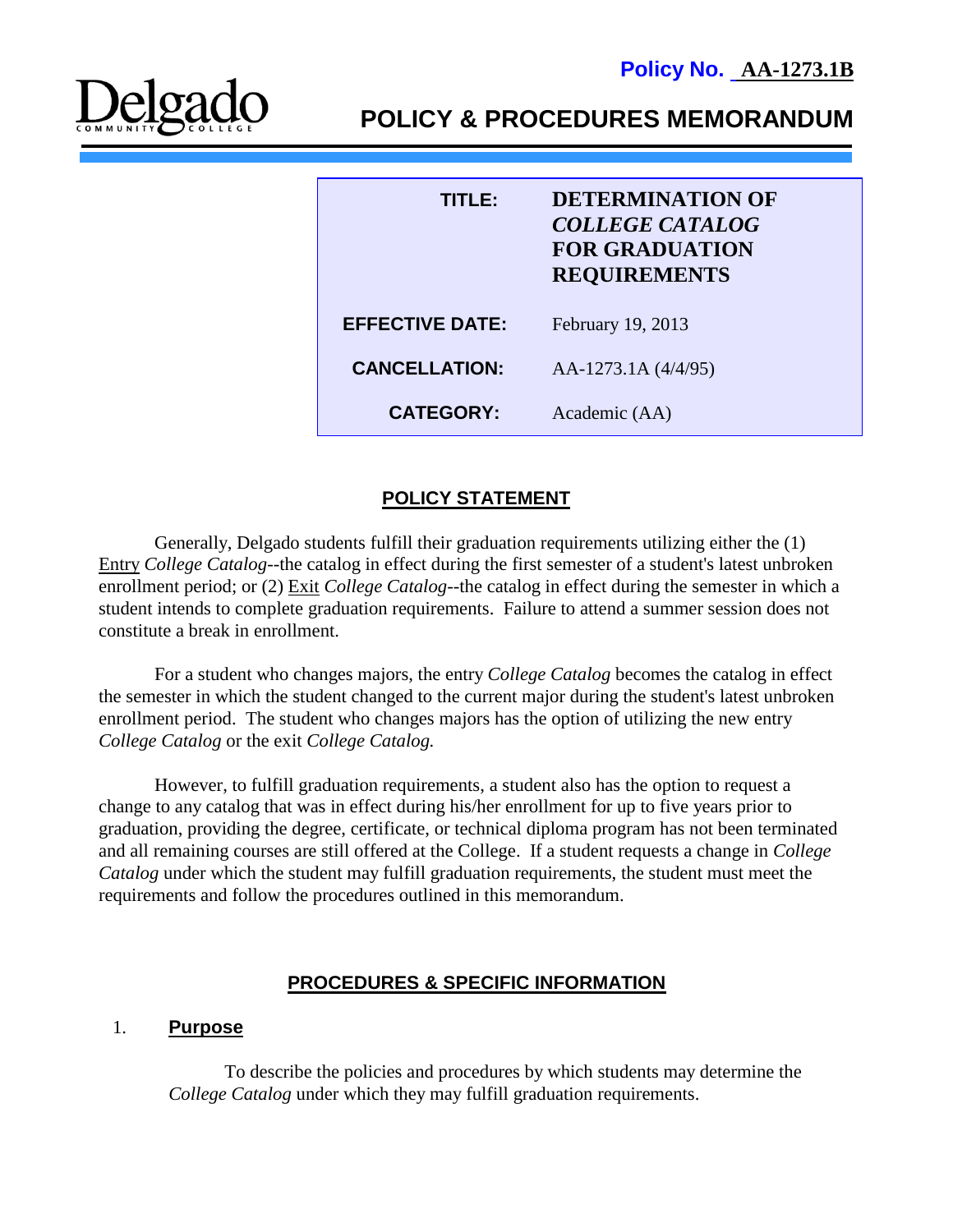### 2. **Scope and Applicability**

This policy and procedures memorandum applies to any student who applies for graduation.

### 3. **Definitions**

For the purpose of this policy, the following definitions apply:

- (1) Entry *College Catalog* The catalog in effect during the first semester of a student's latest unbroken enrollment period.
- (2) Exit *College Catalog-* The catalog in effect during the semester in which a student completes graduation requirements.

# 4. **General Guidelines for Changes of** *College Catalog*

Generally, students fulfill their graduation requirements using a *College Catalog* in effect (1) during the first semester of the student's latest unbroken enrollment period in a designated major; (2) the semester in which the student intends to complete graduation requirements; or (3) the semester during the student's latest unbroken enrollment period in which the student changed majors. Failure to attend a summer session does not constitute a break in enrollment. However, to fulfill graduation requirements, a student also has the option to request a change to any catalog that was in effect during his/her enrollment for up to five years prior to graduation, providing the degree, certificate, or technical diploma program has not been terminated and all remaining courses are still offered at the College.

A change of *College Catalog* must be approved by the student's Advisor and Division Dean. The Vice Chancellor for Academic Affairs must approve requests to use catalogs over five years old where there has been a break in enrollment.

### 5. **Procedures**

If a student wishes to request a change of *College Catalog* for graduation requirements, the student must complete a [Request for Change of](http://docushare3.dcc.edu/docushare/dsweb/Get/Document-120/1413-002+title+updates+2-09.pdf) *College Catalog* for [Degree or Certificate Requirements, Form 1413/002](http://docushare3.dcc.edu/docushare/dsweb/Get/Document-120/1413-002+title+updates+2-09.pdf) (Attachment A). This form must be signed by the student's Advisor and Division Dean. The signature of the Vice Chancellor for Academic Affairs is required for requests to use a College *Catalog* over five years old where there has been a break in enrollment.